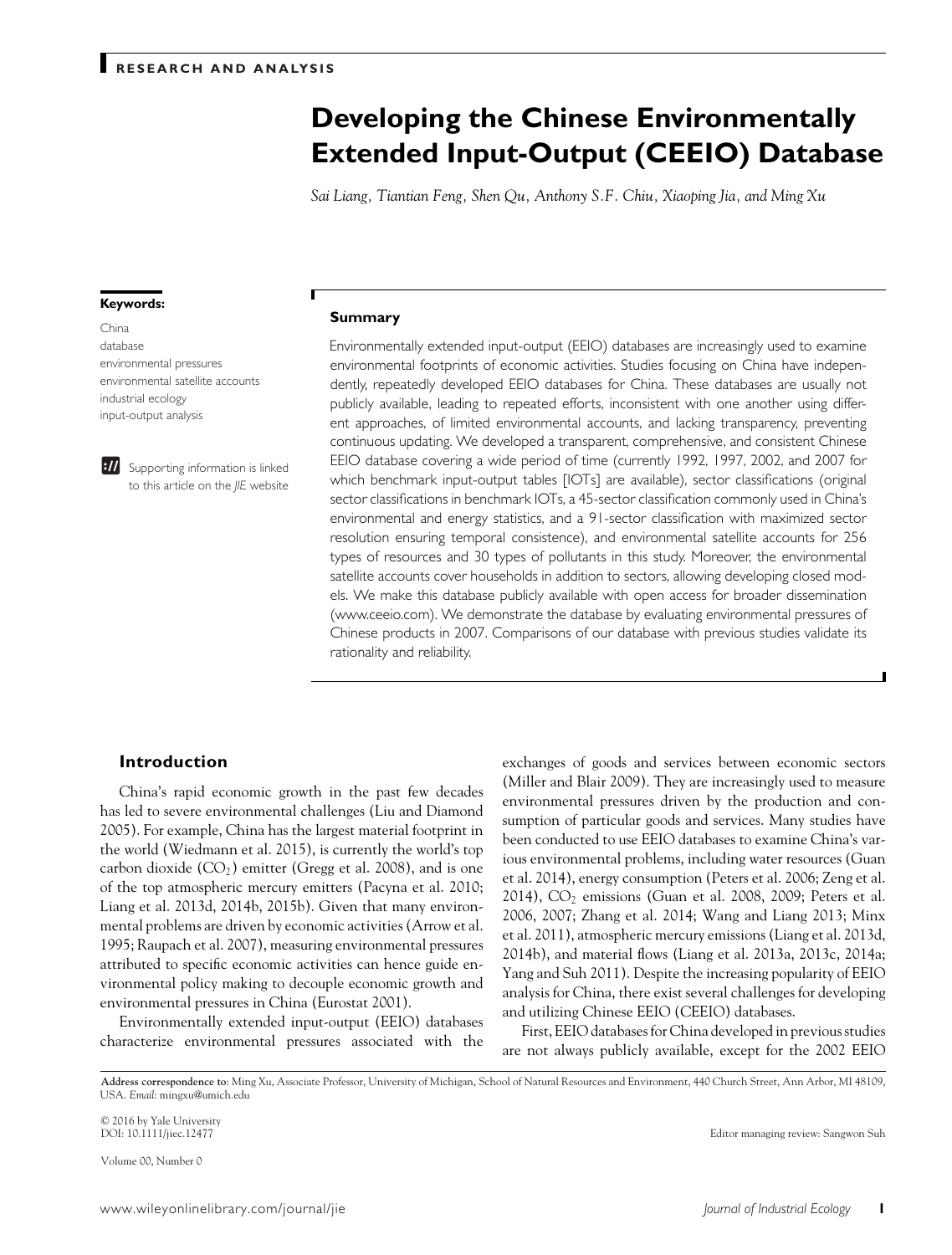database developed by the Green Design Institute of Carnegie Mellon University (CMU) (CMU 2015). EEIO databases are repeatedly constructed by researchers for individual studies. For example, several studies have independently developed EEIO databases for China's  $CO_2$  emission in 2007 (Minx et al. 2011; Wang and Liang 2013) and energy use in 1997 and 2002 (Peters et al. 2006; Zeng et al. 2014). There exists an urgent need to develop a common EEIO database with public availability to facilitate the widespread EEIO analysis for China and help avoid repeated efforts of database development.

Second, data sources and estimation methods for the construction of existing Chinese EEIO databases are different from one another. For example, China's coal consumption is found to be underestimated during 1996–2003 (Akimoto et al. 2006). Some studies scale up coal consumption data and related air emissions for this period (Liang et al. 2013d, 2014a; Minx et al. 2011; Peters et al. 2007; Yang and Suh 2011), whereas others do not (Zeng et al. 2014; Zhang et al. 2014). The lack of a common framework makes it difficult to compare results of studies using independently developed EEIO databases.

Third, existing EEIO databases for China usually focus on specific environmental pressures and specific years. A comprehensive EEIO database covering popular resources and pollutants in multiple years can thus help save efforts in constructing specific EEIO databases. Moreover, considering multiple environmental pressures helps identify cobenefits and unintended consequences of environmental policies (Liang et al. 2012a, 2013c, 2014a; Yang et al. 2012). A comprehensive EEIO database covering multiple environmental pressures enables such studies.

Fourth, lack of transparency in the development of existing CEEIO databases makes it difficult, if not impossible, to construct comparable time-series EEIO databases with newly available data.

In this study, we address these challenges by developing a comprehensive, transparent, and consistent CEEIO database. CEEIO currently covers a wide period of time (currently 1992, 1997, 2002, and 2007 for which benchmark input-output [I-O] tables [IOTs] are available), sector classifications (original sector classifications in benchmark IOTs, a 45-sector classification commonly used in China's environmental and energy statistics, and a 91-sector classification with maximized sector resolution ensuring temporal consistence), and environmental satellite accounts for 256 types of resources and 30 types of pollutants associated with sector outputs and household consumption. We make it publically available to facilitate broader applications (www.ceeio.com).

# **Database Development**

The CEEIO database comprises two parts: benchmark IOTs and environmental satellite accounts including environmental pressures for not only sectors, but also rural and urban household consumption. We only use sources that regularly publish time-series data with public availability (mostly government statistics) to ensure that the CEEIO database can be updated in the future transparently and consistently. We describe data sources and methods in detail in the following sections.

### *Benchmark Input-Output Tables*

The CEEIO database includes all available benchmark IOTs for China since 1990 (1992, 1997, 2002, and 2007) from China's National Bureau of Statistics (NBS) (NBS 1996, 1999, 2006, 2009). Sector classifications of these benchmark IOTs are 118 sectors in 1992, 124 sectors in 1997, 122 sectors in 2002, and 135 sectors in 2007. In particular, there are two columns respectively representing exports and imports in 1997, 2002, and 2007 IOTs, whereas only one column represents net exports in the 1992 IOT.

Total output and total input for the *Grain and oil business* sector are negative in the 1992 IOT. Such an issue is attributed to four entries in final demand and value added with negative values for this sector: rural household consumption; urban household consumption; net taxes on production; and net operating surplus. Mirror transition is used to adjust these negative values. We first set two negative values in rural and urban household consumption as zeros and then add the sum of their absolute values to employee compensation in value added of the *Grain and oil business* sector. Negative values in net taxes on production and net operating surplus mean that government subsidy exceeded taxes on production and operating surplus. We first set two negative values in net taxes on production and net operating surplus as zeros and then add the sum of their absolute values to net export in final demand of the *Grain and oil business* sector.

## *Environmental Satellite Accounts*

The environmental satellite accounts include 256 types of resources and 30 types of pollutants, listed in supporting information S1 available on the Journal's website. Many environmental data from Chinese statistics are in 45-sector format. We first compile the environmental satellite accounts in 45-sector format and then disaggregate to match original sector classifications of benchmark IOTs following Weber (2008).

Data for the environmental satellite accounts are mainly from two sources: annually published environmental statistics, for example, *China Agriculture Yearbooks* (Cai and He 1993; Fu and Liang 2003; Shen and Chen 1998; Zhang and Liu 2008), *China Mining Yearbooks* (Chen 2004 [in Chinese], 2009 [in Chinese]), *China Energy Statistical Yearbooks*(NBS 1990–2012), *China Environment Yearbooks* (MEP 1993 [in Chinese], 1998 [in Chinese], 2003 [in Chinese]), and *Annual Statistic Reports on Environment in China* (MEP 2008 [in Chinese], 2011 [in Chinese]), and benchmark environmental statistics or studies for selected years, for example, the first national survey of pollution sources in 2007 (MEP/NBS 2011; MEP/NBS/MA 2010) and Chinese physical IOT in 2005 (Liang and Zhang 2013; Liang et al. 2012b). In particular, several annual environmental statistics are available only after 2000 (e.g., *China Mining Yearbooks*) or after 2005 (e.g., *Annual Statistic Report on Environment in China*).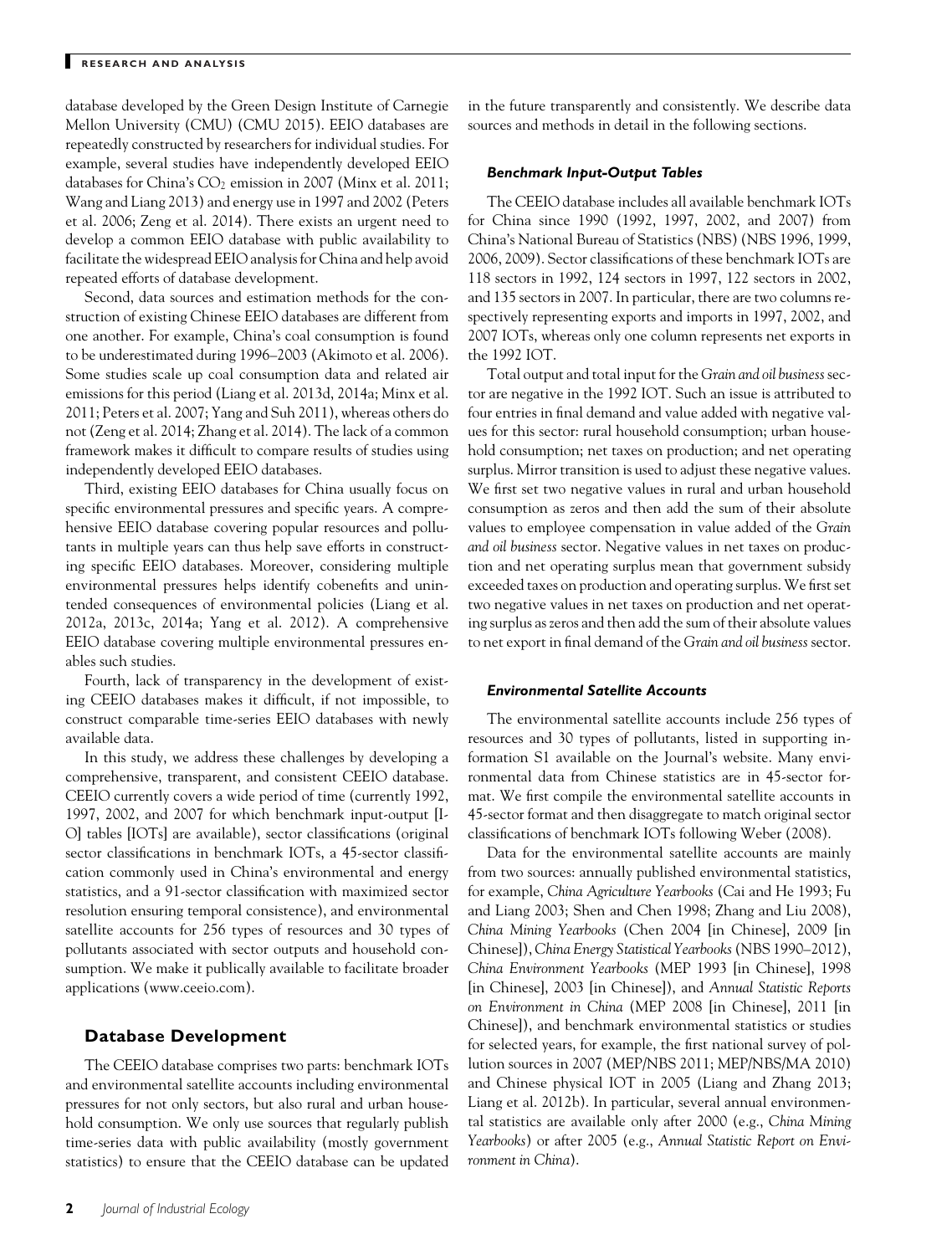# *Resource Satellite Accounts*

Resource use can be allocated to either sectors directly extracting resources from the Earth (Xu et al. 2008; Wang et al. 2014) or sectors using resources after the extraction (Liang et al. 2013c, 2014a; Guan et al. 2014; Zhang and Anadon 2013, 2014). We compare these two allocation methods in supporting information S2 on the Web. We find that they are equivalent if the latter method includes the use of resources in the final demand sectors. We use the first approach because the second one needs additional data that are not available for all resources.

In particular, resource sectors are highly aggregated in China's benchmark IOTs. Taking the 2007 benchmark IOT, for example, 40 types of crops are linked to a single sector: *Crop cultivation*. Future applications of our EEIO database in resource analyses can disaggregate resource sectors according to practical needs. For possible disaggregation methods, one can refer to previous work (Lindner et al. 2012; Lenzen 2011; Lenzen et al. 2012).

Resource satellite accounts in our EEIO database cover biomasses, primary energy sources, mineral ores, and freshwater. In particular, we currently use freshwater use indicator in the CEEIO database, instead of freshwater extraction indicator, mainly due to data constraints.

#### *Biomasses, primary energy, and mineral ores*

Biomasses in the CEEIO database include agricultural products, forestry products, and fishery products, from *China Agriculture Yearbooks* (Cai and He 1993; Fu and Liang 2003; Shen and Chen 1998; Zhang and Liu 2008). Data for primary energy sources including fossil fuels (i.e., raw coal, crude petroleum, and natural gas), hydropower, and nuclear power are from *China Energy Statistical Yearbooks* (NBS 1990–2012). Mineral ores include ferrous metal ores, nonferrous metal ores, nonmetallic mineral ores, and salt mines. Data for extractions of specific mineral ores in 1992 and 1997 are unavailable, except that data for six types of mineral ores in 1992 are obtained from China's 1992 physical IOT (NBS 1996 [in Chinese]). We also include an aggregated amount of extracted mineral ores in 1992 and 1997 from the literature (NBS 1996 [in Chinese]; Xu and Zhang 2007). China has been publishing annual extraction data for mineral ores since 2000. We obtained data for the extraction of specific mineral ores in 2002 and 2007 from *China Mining Yearbooks* (Chen 2004 [in Chinese], 2009 [in Chinese]), which can also be used to construct future environmental satellite accounts for mineral ores.

# *Freshwater consumption*

Data on freshwater use by agriculture and industrial sectors are from *China Environment Yearbooks* (MEP 1993 [in Chinese], 1998 [in Chinese], 2003 [in Chinese]) and *Annual Statistic Report on Environment in China* (MEP 2008 [in Chinese]). In particular, freshwater use by manufacturing and construction sectors is aggregated together. We then get freshwater use of construction sector by deducting the sum of freshwater uses of industrial sectors from the aggregated freshwater use of industry and construction sectors.

In addition, freshwater use by service sectors and households is also aggregated together. We use the following methods to estimate freshwater uses by specific service sectors and households.

First, we calculate freshwater use of the transportation sector by equation (1):

$$
t = x_t f_t \tag{1}
$$

where *t* represents freshwater use by the transportation sector, *xt* represents total output of the transportation sector (in 2005 constant price), and  $f_t$  is a ratio of freshwater use by unitary output of the transportation sector (in 2005 constant price). We derive *ft* from China's 2005 physical IOT (Liang and Zhang 2013; Liang et al. 2012b). In particular, data in constant prices are calculated based on data from the benchmark IOTs in current prices (NBS 1996, 1999, 2006, 2009) and sectoral producer price indices from *China Statistical Yearbooks*(NBS 1993–2011).

Freshwater use by all other service sectors, rural households, and urban households is calculated by equations (2), (3), and (4), respectively.

$$
o = df + e - t \tag{2}
$$

$$
h_{r} = d(1-f)\frac{w_{r}}{w_{r} + w_{u}}
$$
 (3)

$$
h_u = d(1 - f)\frac{w_u}{w_r + w_u}
$$
 (4)

The notations  $o$ ,  $h_r$ , and  $h_u$  indicate freshwater use by all other service sectors, rural households, and urban households, respectively; *d* represents domestic water use from China's environmental statistics (MEP 1998 [in Chinese], 2003 [in Chinese], 2008 [in Chinese]); *f* represents the portion of freshwater use by all service sectors in domestic water use, which is set as 0.55 in this study (Wang et al. 2008); *e* indicates ecological freshwater use from China's annual environmental statistics, which indicates artificial water replenishment to rivers and lakes and freshwater use by urban environmental management (MEP 1998 [in Chinese], 2003 [in Chinese], 2008 [in Chinese]); and *wr* and *wu*, respectively, represent freshwater uses by rural and urban households in monetary units from IOTs.

In particular, freshwater usage data in 1992 are unavailable from existing environmental statistics. We estimate using relevant information (e.g., each sector's freshwater to wastewater ratio, and per capita freshwater use by services and households) for the nearest years. Freshwater use by service sectors and households is then estimated by equations (1) to (4). Details on estimating sector-level freshwater use in 1992 can be found in our previous study (Liang et al. 2014a).

# *Pollutant Satellite Accounts*

# *Water pollutants*

China's annual environmental statistics (MEP 1993 [in Chinese], 1998 [in Chinese], 2003 [in Chinese], 2008 [in Chinese]) only contain water pollutant discharges for industrial sectors and households, excluding agricultural,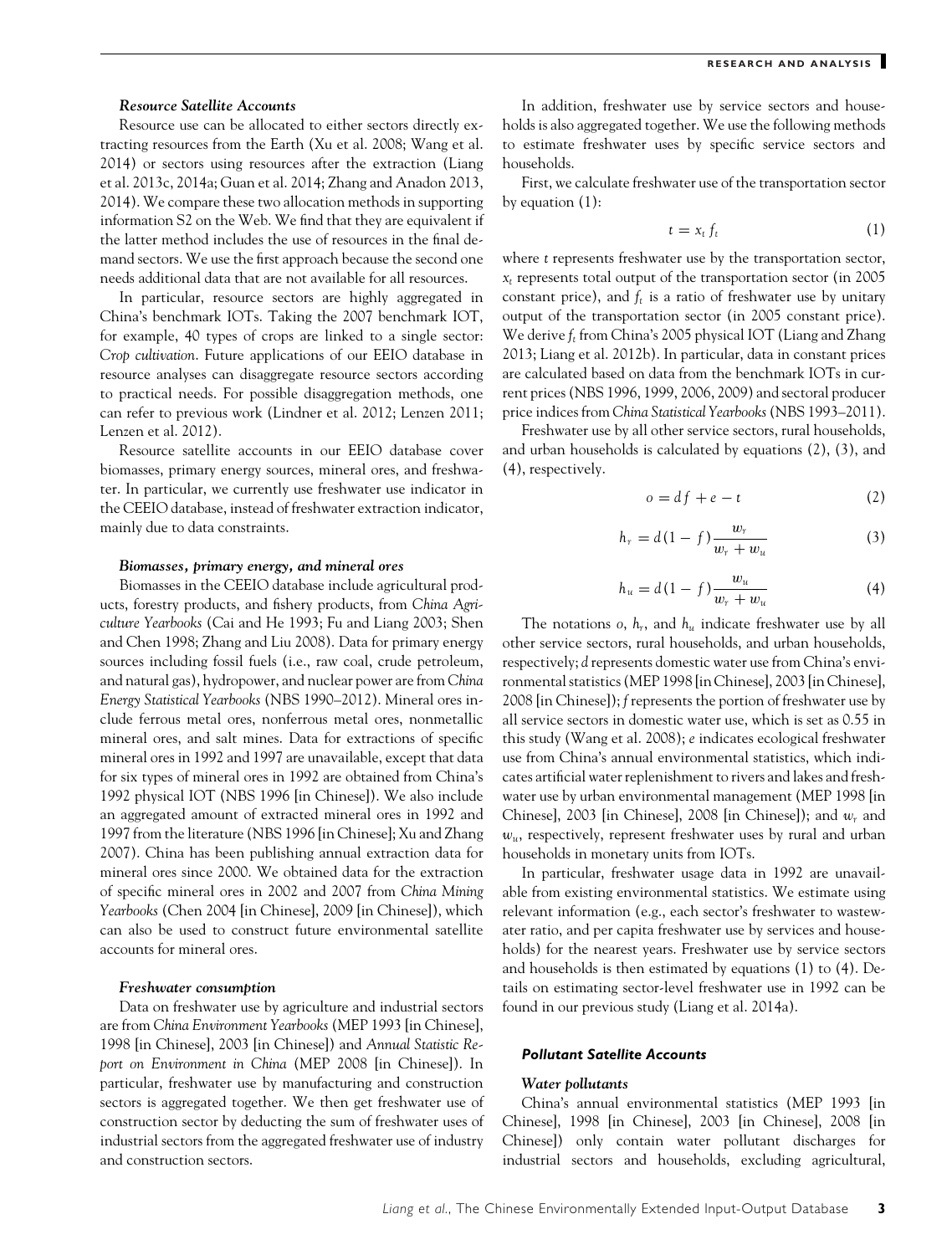construction, and service sectors. We obtain water pollutant discharges for agricultural, construction, and service sectors by equation (5):

$$
w_{i,j} = x_i f_{i,j} \tag{5}
$$

where  $w_{i,j}$  represents the  $j^{th}$  type of water pollutants for sector *i*,  $x_i$  represents total output of sector *i* (in 2007 constant price) from IOTs, and  $f_{i,j}$  is the emission of the  $j^{th}$  type of water pollutants by unitary output in sector *i* (in 2007 constant price). China conducted a national survey of pollution sources in 2007 (MEP/NBS 2011; MEP/NBS/MA 2010). This was the first time to comprehensively cover a wide range of pollutants for all economic sectors and households. It is regarded as an important baseline of Chinese environmental statistics. We derive emission factors *fi,j* in this study by dividing the amounts of pollutants from a national survey of pollution sources in 2007 (MEP/NBS 2011; MEP/NBS/MA 2010) by each sector's total output in the 2007 IOT.

China's environmental statistics in 1992 and 1997 do not have data on ammonia nitrogen discharge. We estimate using equations (6) and (7), respectively.

$$
a_i = x_i f_i \tag{6}
$$

$$
a_h = p_h f_p \tag{7}
$$

The notations  $a_i$  and  $a_h$  indicate ammonia nitrogen discharge by sector *i* and households, respectively; *xi* represents total output of sector *i* (in 2002 constant price) from IOTs; *fi* represents ammonia nitrogen discharge by unitary output of sector *i* (in 2002 constant price) calculated using 2002 sectoral ammonia nitrogen discharge data and the 2002 IOT; *ph* indicates population from *China Statistical Yearbook* (NBS 2012); and *fp* represents per capita ammonia nitrogen discharge calculated using 2002 data in this study.

Water pollutant discharges from rural and urban households in China's environmental statistics are usually aggregated together. We disaggregate by rural and urban households using equations (8) and (9).

$$
w_{r,i} = w_{h,i} \frac{c_r}{c_r + c_u} \tag{8}
$$

$$
w_{u,i} = w_{h,i} \frac{c_u}{c_r + c_u} \tag{9}
$$

Notations  $w_{r,i}$  and  $w_{u,i}$  represent the amounts of water pollutant *i* discharged by rural and urban households, respectively;  $w_{h,i}$  indicates the amount of water pollutant *i* discharged by both rural and urban households; and *cr* and *cu* represent total rural household consumption and total urban household consumption from IOTs, respectively.

#### *Air emissions*

Three types of air emissions (sulfur dioxide, soot, and dust) for industrial sectors and households are available from China's annual environmental statistics (MEP 1993 [in Chinese], 1998 [in Chinese], 2003 [in Chinese], 2008 [in Chinese]). Air emissions for rural and urban households in China's annual

**4** *Journal of Industrial Ecology*

environmental statistics are usually aggregated together. We disaggregate by rural and urban households using equations (8) and (9). China began to publish annual nitrogen oxides emission data for industrial sectors after 2005. Thus, for the year of 2007 and potential future updates, emissions of nitrogen oxides for industrial sectors are available.

For sectors (i.e., agricultural sectors, construction, and service sectors), households, and years (i.e., nitrogen oxides emissions in 1992, 1997, and 2002) in which air emission data are unavailable from China's annual environmental statistics, we estimate using equation (10) including air emissions from both fuel combustion and industrial processes:

$$
r_i = \sum_{j=1}^{k} m_{i,j} f_{i,j} + p_i f_i
$$
 (10)

where  $r_i$  indicates specific air emissions by sector  $i, m_{i,j}$  represents the use of the  $j^{\text{th}}$  type of energy source by sector *i*,  $f_{i,j}$  is the emission factor for the *j th* type of energy source in sector *i*, *pi* represents product yield of sector *i*, and *fi* is the emission factor for the industrial process of sector *i*. Emission factors of nitrogen oxides from fuel combustion and industrial processes in China are from Hao and colleagues (2002), whereas emission factors of sulfur dioxide, soot, and dust are derived from China's 2005 physical IOT (emissions per unit of each sector's fuel usage) (Liang and Zhang 2013; Liang et al. 2012b).

Greenhouse gases (GHGs) and atmospheric heavy metal emissions are not covered by China's current environmental statistics. We estimate using equation (10). GHGs in this study include  $CO<sub>2</sub>$ , methane, and nitrous oxide. GHG emission factors from fuel combustion and industrial processes are from the Intergovernmental Panel on Climate Change (IPCC) (IPCC 2006). Atmospheric heavy metals in this study include atmospheric mercury, arsenic, and selenium emissions, estimated using emission factors from literature (Liang et al. 2013c, 2013d, 2014a, 2014b; Tian et al. 2010). Nineteen types of fuel sources are considered, including raw coal, washed coal, other washed coal, briquettes, crude petroleum, natural gas, coke, other coking products, gasoline, kerosene, diesel oil, fuel oil, other petroleum products, electricity, heat, coke oven gas, other gas, liquefied petroleum gas, and refinery gas. In particular, previous studies found that China's coal consumption during 1996–2003 was under-reported (Akimoto et al. 2006; Peters et al. 2007). We scaled up each sector's coal consumption data and related emissions in 1997 and 2002 using empirical correlation methods during 1953–2010 (i.e., scaled up to 1.065 and 1.193 times of primary data in 1997 and 2002, respectively) (Liang et al. 2013d, 2014a), according to methods of previous studies (Peters et al. 2007; Yang and Suh 2011). Industrial processes generating GHG emissions include the production of 30 types of industrial products covered by the IPCC (IPCC 2006). Industrial processes for atmospheric mercury emissions include agricultural residue burning, grassland/savanna burning, forest burning, coal mines spontaneous burning, household waste burning, and the production of caustic soda, cement, pig iron, zinc, copper, lead, gold, mercury, batteries, and fluorescent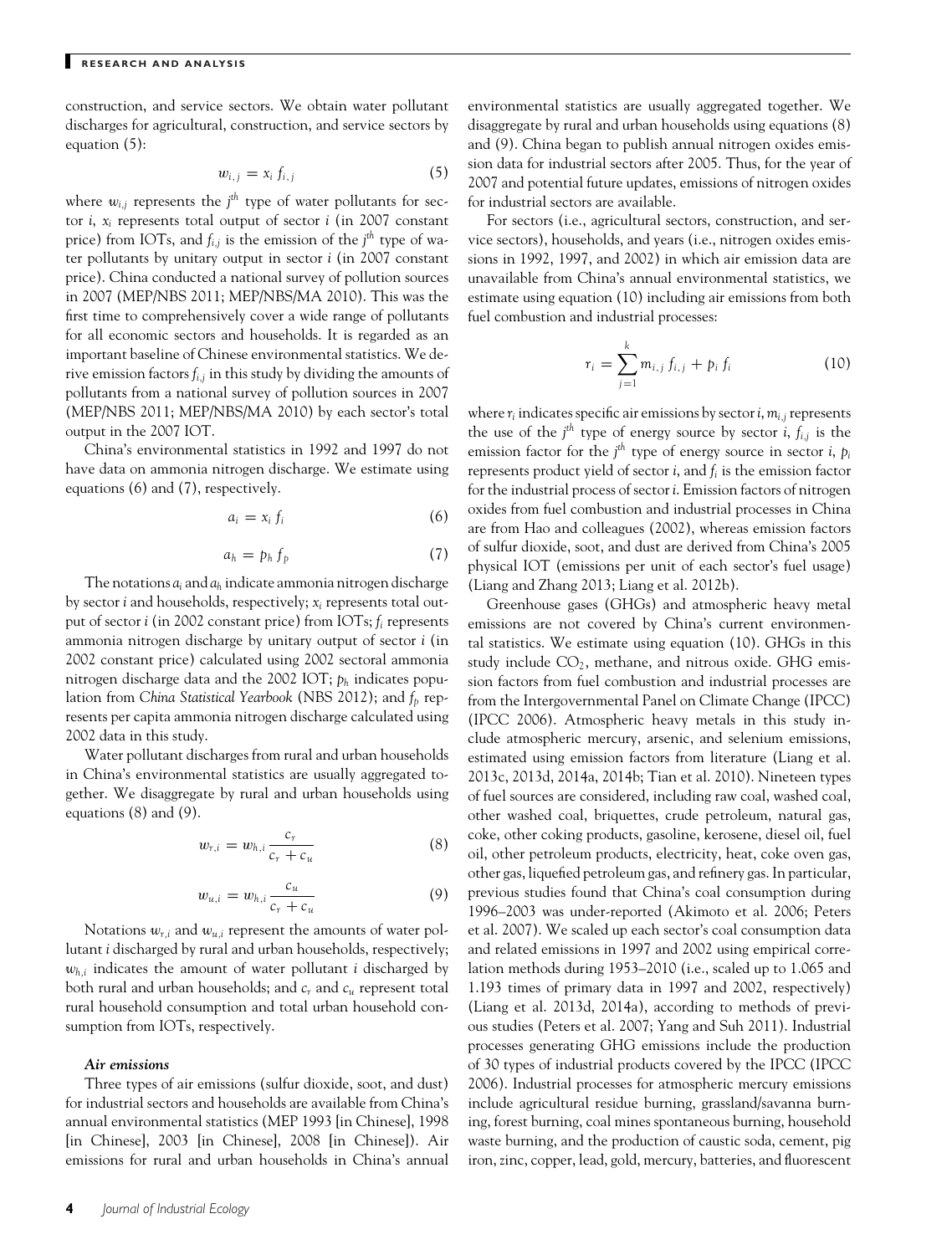lamps. Data for product yields are from *China Statistical Yearbooks* (NBS 1993–2011–2011). Atmospheric arsenic and selenium emissions from industrial processes are currently not considered because of the unavailability of emission factors, but can be easily estimated once emission factors become available.

## *Solid wastes*

China's annual environmental statistics (MEP 1993 [in Chinese], 1998 [in Chinese], 2003 [in Chinese], 2008 [in Chinese]) contain data for solid waste generation by specific industrial sectors and urban households (i.e., municipal domestic solid wastes). Solid waste generation from rural households is calculated by multiplying rural population (NBS 1993–2011) with a generation factor that is set as 0.86 kg/(capita\*day) (Yao et al. 2009) in this study. Household waste in this study only includes solid wastes from private households and does not include business waste. In particular, industrial solid waste generation from the *Water production and supply* sector comprises two separately recorded parts: industrial solid wastes (excluding sludge) and sludge. Sludge is not covered by China's annual environmental statistics until the year of 2005. We first derive a sludge generation factor for unitary output of the *Water production and supply* sector using data from China's national survey of pollution sources in 2007 (MEP/NBS 2011; MEP/NBS/MA 2010). We then calculate the amount of sludge for years before 2005 (i.e., 1992, 1997, and 2002) by multiplying the total output of the *Water production and supply* sector (in 2007 constant price) by the emission factor.

Solid waste generation from agricultural sectors includes plastic film, crop straws, and animal manure, calculated by equations (11), (12), and (13), respectively.

$$
e_p = u_p w_p r_p \tag{11}
$$

$$
e_c = \sum_{i=1}^{k} p_i g_i f_i \qquad (12)
$$

$$
e_m = \sum_{j=1}^m n_j c_j q_j \tag{13}
$$

Notations *ep*, *ec*, and *em* represent the amounts of plastic film, crop straws, and animal manure, respectively; *up* indicates the amount of plastic film used in farmlands from *China Rural Statistical Yearbooks* (NBS 1993, 1998, 2003, 2008); *wp* and *rp* are scrap rate (0.58) and emission rate (0.20) of plastic film, respectively, from China's national survey of pollution sources in 2007 (MEP/NBS 2011; MEP/NBS/MA 2010); *pi* represents the yield of crop *i* from *China Agriculture Yearbooks* (Cai and He 1993; Fu and Liang 2003; Shen and Chen 1998; Zhang and Liu 2008), *gi* and *fi* indicate harvest factor (Lu and Zhang 2010) and emission rate (0.294) (NDRC 2011) of crop straws for crop *i*, respectively; *nj* represents the number of animal *j* from *China Statistical Yearbooks* (NBS 1993–2011–2011); *cj* and *qj* indicate generation rate (Lu 2010) and emission rate (0.55) (Lu 2010) of animal manure for animal *j*, respectively; and *k* and *m* indicate specific types of crops and animals, respectively.

Solid wastes from the service sector are medical wastes, which are not covered by China's annual environmental statistics. Medical wastes are calculated by multiplying total output of the *Health services* sector from IOTs with emission factor of medical wastes (MEP/NBS 2011; MEP/NBS/MA 2010).

#### *Disaggregation and Aggregation Methods*

Sector classification of environmental data is inconsistent with that of IOTs. The CEEIO database offers three types of sector classifications for the convenience of practical applications: original sector classifications from benchmark IOTs; a 45-sector classification commonly used in China's environmental and energy statistics; and a 91-sector classification with temporal consistence and maximized sector resolution.

Many environmental data from Chinese statistics are in 45-sector format, whereas China's benchmark IOTs are in the resolution of over 100 sectors. Disaggregating environmental data to match sector resolution of IOTs can fully use the information contained in IOTs and give better results (Bouwmeester and Oosterhaven 2013; de Koning et al. 2015; Su and Ang 2012; Su et al. 2010; Lenzen 2011). Thus, we disaggregate these 45-sector environmental flows to match original sector classifications of benchmark IOTs as shown in equation (14) (Weber 2008):

$$
E_{original} = E_{45} (diag(C_{45 \text{-original} X_{original}}))^{-1}
$$

$$
\times C_{45 \text{-original}} diag(x_{original})
$$
(14)

where matrices  $E_{original}$  and  $E_{45}$  represent environmental satellite accounts in original sector classifications and in 45 sector classification, respectively, binary matrix  $C_{45\text{-original}}$  is the concordance between 45-sector classification and original sector classifications, and column vector *xoriginal* indicates sectoral total outputs in original sector classifications.

We also aggregate China's benchmark IOTs to the 45-sector format to match with energy and environmental statistics. In addition, we construct a 91-sector classification with temporal consistence and maximized sector resolution. Aggregation methods are shown in equations (15) to (19).

$$
Z_{\text{target}} = C_{\text{target-original}} Z_{\text{original}} (C_{\text{target-original}})^{\text{T}} \qquad (15)
$$

$$
x_{target} = C_{target\text{-original}} x_{original} \tag{16}
$$

$$
Y_{\text{target}} = C_{\text{target-original}} Y_{\text{original}} \tag{17}
$$

$$
V_{\text{target}} = V_{\text{original}} (C_{\text{target-original}})^{T}
$$
 (18)

$$
E_{\text{target}} = E_{\text{original}} (C_{\text{target-original}})^{T}
$$
 (19)

In particular, Z<sub>target</sub>,  $x_{target}$ , Y<sub>target</sub>, V<sub>target</sub>, and E<sub>target</sub> represent intermediate flows matrix, sectoral total outputs vector, final demand matrix, value added matrix, and environmental satellite accounts in target sector classifications (i.e., 45 or 91 sectors), respectively, whereas Zoriginal, *x*original, Yoriginal, V<sub>original</sub>, and E<sub>original</sub> represent ones in original sector classifications. The binary concordance matrix  $C_{\text{target-original}}$  shows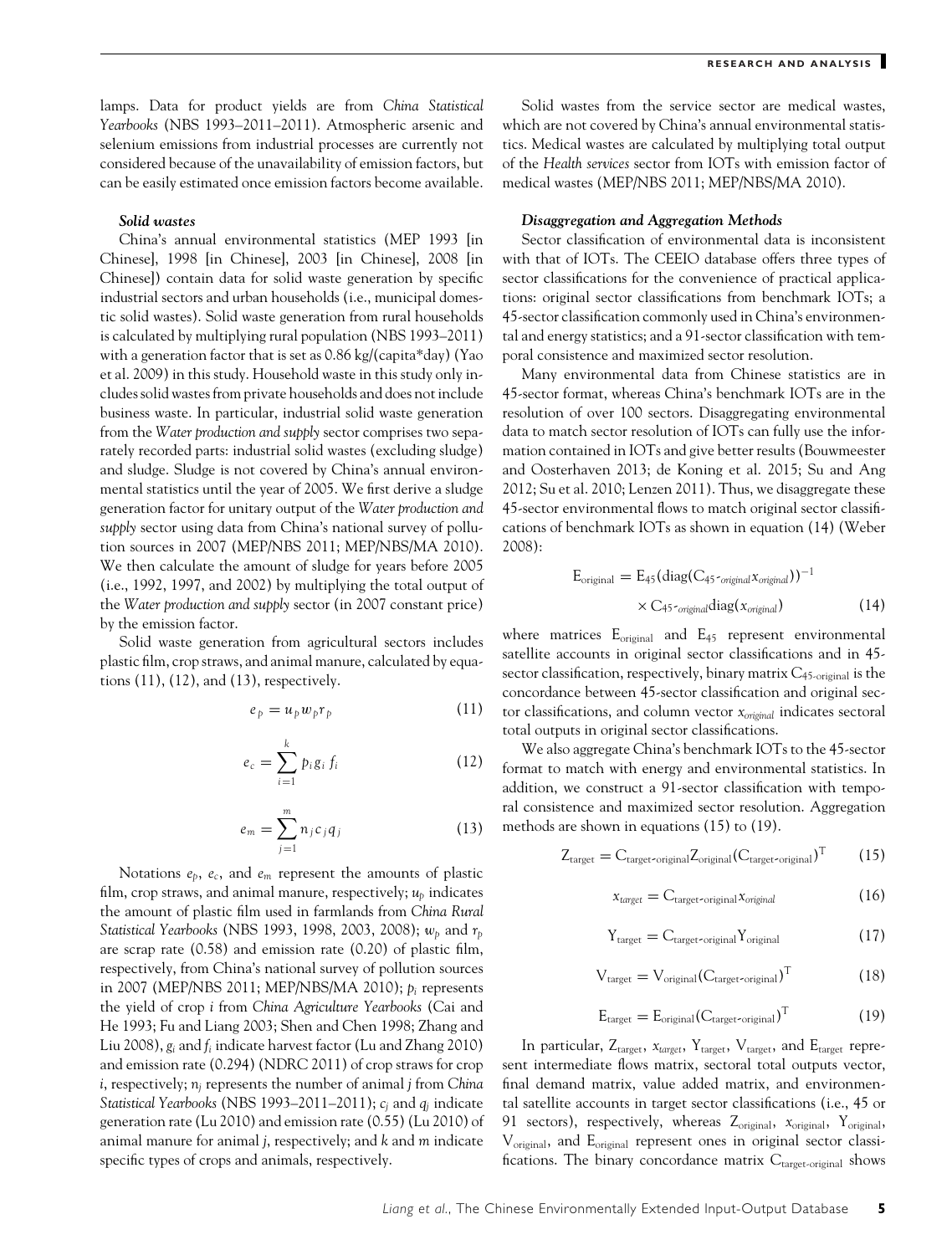| No. | Environmental<br>accounts    | Units       | Direct intensity<br>(per million U.S.<br>dollars) | Total intensity<br>(per million<br>U.S. dollars) | Production-based<br>accounting | Consumption-based<br>accounting |
|-----|------------------------------|-------------|---------------------------------------------------|--------------------------------------------------|--------------------------------|---------------------------------|
|     | Food crops                   | kg          |                                                   | 26,259                                           |                                | 20,701,341,657,074              |
| 2   | Woods                        | cubic meter |                                                   | 18                                               |                                | 14,520,919,697                  |
| 3   | Raw coal                     | tonne       |                                                   | 909                                              |                                | 716,675,173,781                 |
| 4   | Ferrous metal<br>ores        | tonne       | 0                                                 | 237                                              | $\Omega$                       | 186,513,172,005                 |
| 5   | Freshwater                   | tonne       | 96,627                                            | 145,919                                          | 78,705,960,000,000             | 115,033,661,768,881             |
| 6   | Carbon dioxide               | $\log$      | 80,769                                            | 3,556,731                                        | 65,788,879,193,605             | 2,803,914,221,393,480           |
|     | Sulfur dioxide               | kg          | 513                                               | 8,040                                            | 417,745,130,491                | 6,338,017,512,548               |
| 8   | Nitrogen oxides              | $\log$      | 149                                               | 5,648                                            | 121,630,891,342                | 4,452,895,164,228               |
| 9   | Chemical<br>oxygen<br>demand | kg          | $\Omega$                                          | 1,260                                            |                                | 993, 615, 274, 334              |
| 10  | Ammonia<br>nitrogen          | kg          |                                                   | 149                                              | 0                              | 117,529,039,154                 |
| 11  | Industrial solid<br>wastes   | $\log$      |                                                   | 4,109                                            |                                | 3,238,897,006,853               |

*Note:* Chinese RMB is changed to U.S. dollar by the average exchange rate (7.6075325 Chinese RMB per U.S. dollar) in 2007 (*World Bank* 2015). Results for all types of environmental pressures are listed in supporting information S1 on the Web.

 $kg =$  kilogram;  $RMB =$  renminbi.

correspondences between target sector classifications and original sector classifications. The notation "T" transposes a matrix.

## **Results and Comparisons**

We demonstrate the use of the CEEIO database by examining sectoral environmental pressures using production- and consumption-based accounting (Peters 2008). *Production-based* environmental pressure of Chinese sectors (denoted as P) is just the environmental satellite accounts. *Consumption-based* environmental pressure of Chinese sectors (denoted as C) is calculated by equations (20) to (22).

$$
C = F(I - A)^{-1}\hat{y}
$$
 (20)

$$
F = P(\hat{x})^{-1} \tag{21}
$$

$$
A = Z(\hat{x})^{-1} \tag{22}
$$

The notation F indicates the *direct intensity* of environmental pressures for unitary output of sectors; I is the identity matrix; A is the direct requirement coefficient matrix in which element *aij* indicates direct inputs from sector *i* to satisfy unitary output in sector *j* (Miller and Blair 2009); (I-A)<sup>-1</sup> is the Leontief inverse (Miller and Blair 2009); F(I-A)−<sup>1</sup> is the *total intensity* (direct and indirect) of environmental pressures of unitary output of sectors along supply chains; column vectors *y* and *x* represent sectoral final demand and total output, respectively; and matrix Z represents intermediate consumption of sectors.

Imports are endogenous in China's IOTs, that is, the import matrix is combined together with domestic intersectoral transaction matrix. For the following case study and comparisons, in order to avoid errors caused by the assumption that imports are produced by domestic technologies (Weber et al. 2008; Su and Ang 2013), we remove imports from China's IOTs. We also remove the "others" column in the final demand matrix, which is regarded as statistical errors (Liang et al. 2013c, 2014a; Peters et al. 2007). IOTs are rebalanced to derive new *x* vector and A matrix.

### *Environmental Pressures of Chinese Sectors in 2007*

We use the CEEIO database to calculate direct intensity, total intensity, and environmental pressures in production- and consumption-based accounting for Chinese sectors in 2007. Full results are shown in the Supporting Information on the Web. From the viewpoint of production-based accounting, extraction sectors and pollutant-intensive sectors are major contributors to China's environmental pressures. From the viewpoint of consumption-based accounting, however, sectors producing finished products (e.g., equipment, machinery, and construction) and service sectors emerge as major contributors. Table 1 shows that the construction sector does not directly extract resources (except for freshwater) and directly discharges limited types of pollutants by production-based accounting. However, the construction sector is a major destination of products from many resource- and pollutant-intensive sectors (e.g., mineral ores mining, metals production, cement production, and chemicals production sectors), which drives significant amounts of embodied resources and emissions upstream the supply chain. Thus, from the viewpoint of consumptionbased accounting, the construction sector is the driver of significant amounts of resource extraction and pollutant discharges.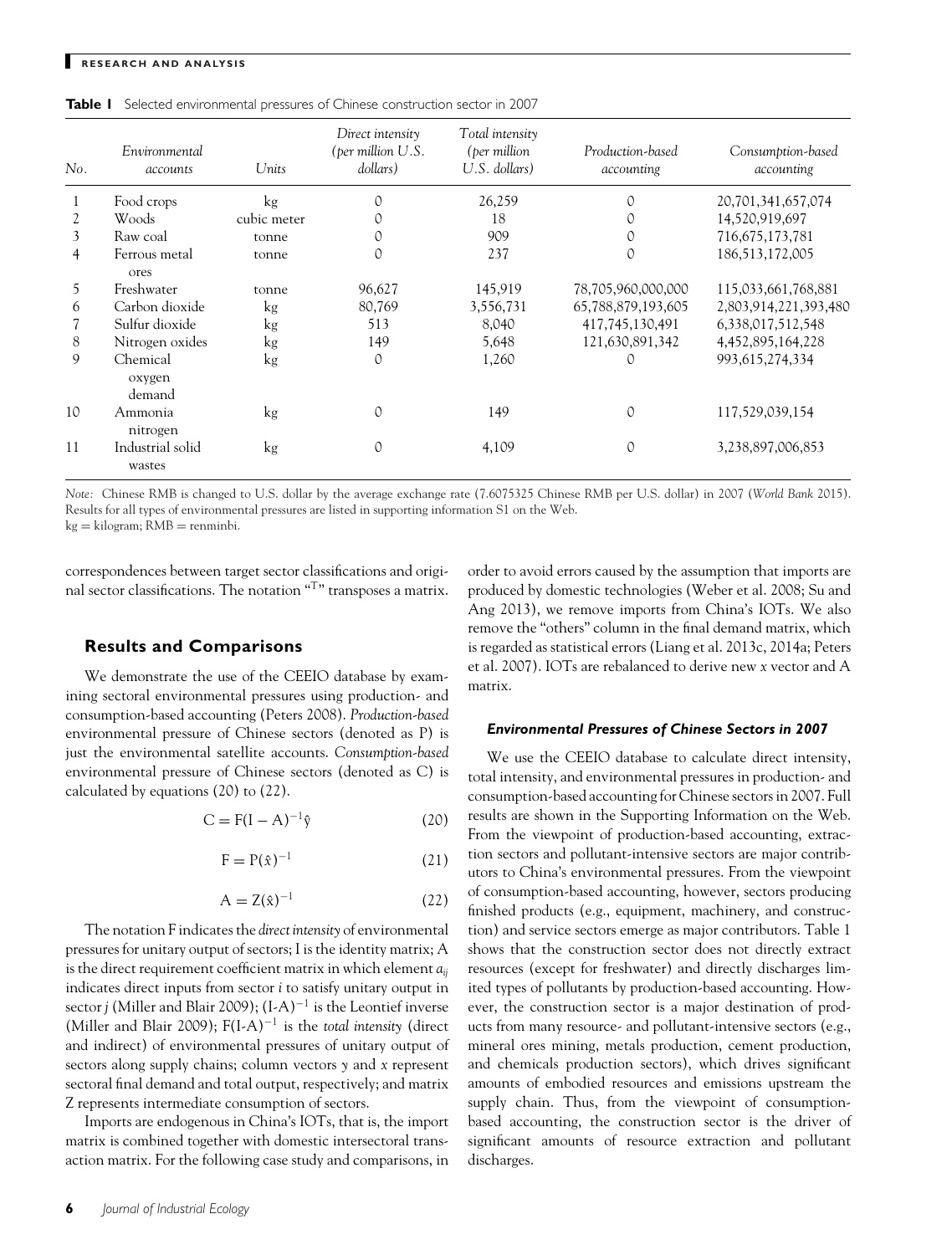| Rank         | Carbon dioxide                                         | Sulfur dioxide                                         | Nitrogen oxides                                        | Chemical oxygen<br>demand                                             | Ammonia nitrogen                                       |
|--------------|--------------------------------------------------------|--------------------------------------------------------|--------------------------------------------------------|-----------------------------------------------------------------------|--------------------------------------------------------|
| $\mathbf{1}$ | Construction                                           | Construction                                           | Construction                                           | Livestock and<br>livestock<br>products                                | Livestock and<br>livestock<br>products                 |
| 2            | Electricity and heat<br>production and<br>supply       | Electricity and heat<br>production and<br>supply       | Electricity and heat<br>production and<br>supply       | Slaughtering and<br>meat processing                                   | Crop cultivation                                       |
| 3            | Steel processing                                       | Public<br>administration<br>and social<br>organization | Water transport                                        | Construction                                                          | Construction                                           |
| 4            | Motor vehicles                                         | Motor vehicles                                         | Wholesale and<br>retail trade                          | Leather, furs, down,<br>and related<br>products                       | Public<br>administration<br>and social<br>organization |
| 5            | Metal products                                         | Health services                                        | Motor vehicles                                         | Eating and<br>drinking places                                         | Eating and<br>drinking places                          |
| 6            | Public<br>administration<br>and social<br>organization | Education services                                     | Public<br>administration<br>and social<br>organization | Health services                                                       | Health services                                        |
| 7            | Health services                                        | Wholesale and<br>retail trade                          | <b>Education</b> services                              | Public<br>administration<br>and social<br>organization                | Wholesale and<br>retail trade                          |
| 8            | <b>Education</b> services                              | Metal products                                         | Health services                                        | Wearing apparel                                                       | Slaughtering and<br>meat processing                    |
| 9            | Other special<br>equipment                             | Wearing apparel                                        | Highway transport                                      | <b>Education</b> services                                             | <b>Education services</b>                              |
| 10           | Wholesale and<br>retail trade                          | Steel processing                                       | Wearing apparel                                        | Liquid milk and<br>dairy products                                     | Wearing apparel                                        |
| 11           | Wearing apparel                                        | Knitted mills                                          | Metal products                                         | Wholesale and<br>retail trade                                         | Leather, furs, down,<br>and related<br>products        |
| 12           | Household<br>appliances                                | Electronic<br>computer                                 | Air transport                                          | Arts and crafts<br>products and<br>other<br>manufacturing<br>products | Real estate                                            |

|  | Table 2 Sectors ranked within top 12 by consumption-based emissions of five typical pollutants in China in 2007 |  |  |  |  |  |  |
|--|-----------------------------------------------------------------------------------------------------------------|--|--|--|--|--|--|
|--|-----------------------------------------------------------------------------------------------------------------|--|--|--|--|--|--|

*Note:* Full results are listed in supporting information S1 on the Web.

Taking five types of emissions that are regulated in China's current 5-year plans (i.e.,  $CO_2$ , sulfur dioxide, nitrogen oxides, chemical oxygen demand, and ammonia nitrogen), for example, table 2 lists sectors ranked within the top 12 by consumptionbased emissions in 2007. *Construction*, *public administration and social organization*, *health services*, *education services*, *wholesale and retail trade*, and *wearing apparel* sectors are major contributors to China's five regulated emissions in 2007. China's policy should pay special attention to these six sectors, such as promoting consumption behavior changes to reduce the demand on products from these sectors (Liang et al. 2015b, 2015c) and improving production efficiency of these sectors to reduce upstream emissions (Liang et al. 2015a, 2015b, 2015c).

#### *Comparisons with Previous Studies*

We calculate total intensity and consumption-based accounting of  $CO<sub>2</sub>$  emissions for China's sectors in 2002 to compare with Yang and Suh (2011). In particular, imports and the "others" column are not removed from the IOT of Yang and Suh (2011). In order to avoid the influence of different I-O data treatments on comparison results, we use the same 2002 Chinese IOT, with imports and the "others" column removed, to calculate results in this section. Table 3 lists the top 20 sectors in total intensity of  $CO<sub>2</sub>$  emissions. Full results for all sectors in 2002 are shown in the Supporting Information on the Web. The top 20 sectors identified using the CEEIO database and Yang and Suh's are generally consistent.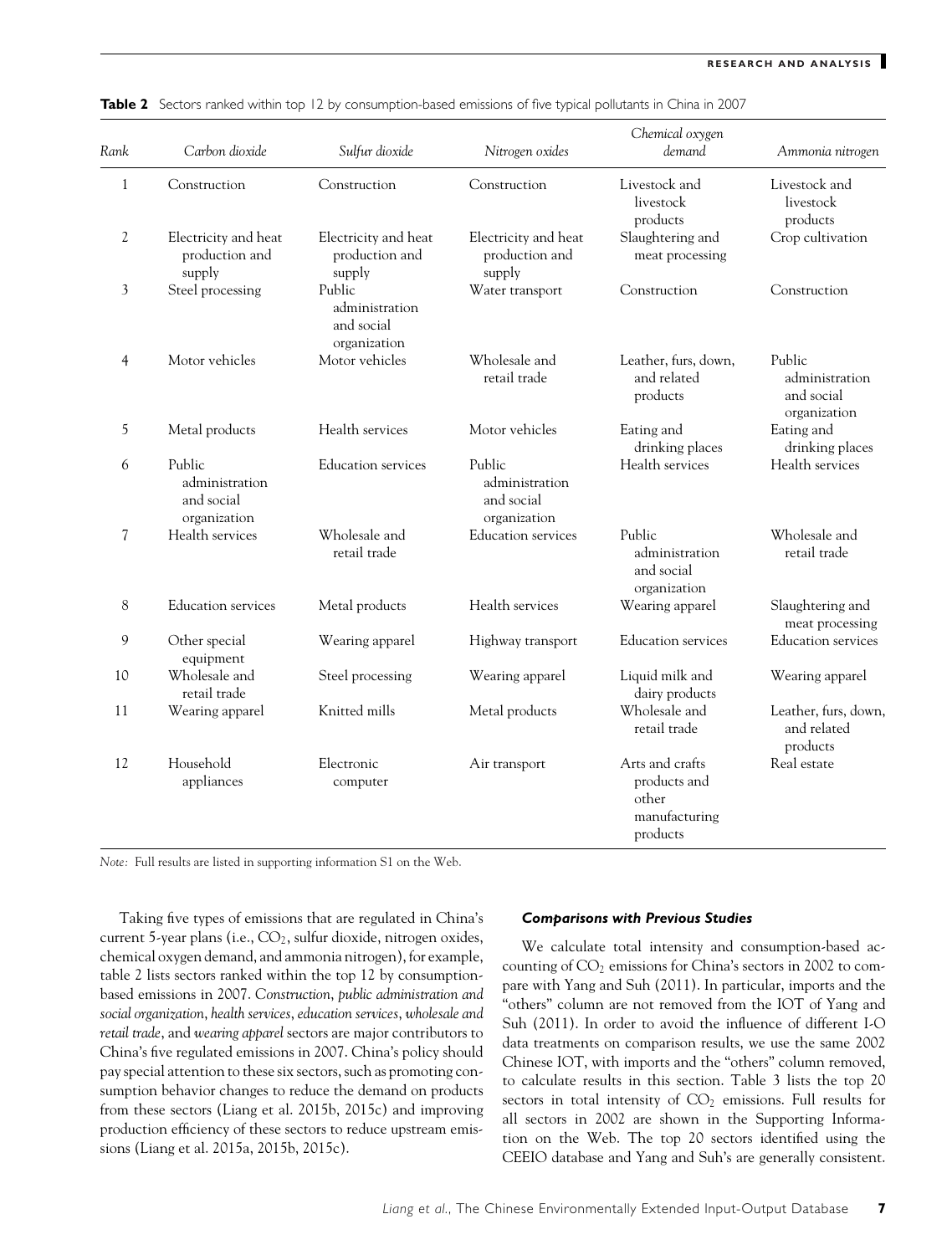|  |  | <b>Table 3</b> Top 20 sectors in total intensity of $CO2$ emissions in 2002 |  |  |  |  |  |  |
|--|--|-----------------------------------------------------------------------------|--|--|--|--|--|--|
|--|--|-----------------------------------------------------------------------------|--|--|--|--|--|--|

|                | This study                                  |                                                         | Yang and Suh (2011)                         |                                                       |  |  |
|----------------|---------------------------------------------|---------------------------------------------------------|---------------------------------------------|-------------------------------------------------------|--|--|
| Rank           | Sectors                                     | Total intensity<br>(g CO <sub>2</sub> /U.S.<br>dollars) | Sectors                                     | Total intensity<br>$(g \text{CO}_2$ /U.S.<br>dollars) |  |  |
| 1              | Electricity and heat production and supply  | 21,356                                                  | Cement, lime, plaster, and related products | 23,007                                                |  |  |
| 2              | Other nonmetallic mineral products          | 14,426                                                  | Electricity and heat production and supply  | 20,987                                                |  |  |
| $\mathfrak{Z}$ | Cement, lime, plaster, and related products | 14,314                                                  | Iron smelting                               | 16,656                                                |  |  |
| 4              | Glass and glass products                    | 13,635                                                  | Steel smelting                              | 9,919                                                 |  |  |
| 5              | Fireproof products                          | 13,628                                                  | Chemical fertilizers                        | 9,448                                                 |  |  |
| 6              | Ceramic products                            | 13,270                                                  | Other nonmetallic mineral products          | 7,112                                                 |  |  |
| 7              | Steel processing                            | 13,151                                                  | Steel processing                            | 6,867                                                 |  |  |
| 8              | Steel smelting                              | 12,122                                                  | Iron alloy smelting                         | 6,571                                                 |  |  |
| 9              | Iron alloy smelting                         | 11,944                                                  | Raw chemical materials                      | 6,362                                                 |  |  |
| 10             | Iron smelting                               | 11,098                                                  | Coking                                      | 5,738                                                 |  |  |
| 11             | Raw chemical materials                      | 8,249                                                   | Fireproof products                          | 5,351                                                 |  |  |
| 12             | Coking                                      | 6,556                                                   | Pipeline transport                          | 5,199                                                 |  |  |
| 13             | Chemical fertilizers                        | 6,308                                                   | Glass and glass products                    | 4,941                                                 |  |  |
| 14             | Synthetic chemicals                         | 6,291                                                   | Gas production and supply                   | 4,653                                                 |  |  |
| 15             | Chemicals for special usages                | 6,265                                                   | Ferrous metal ore mining                    | 4,441                                                 |  |  |
| 16             | Chemical pesticides                         | 5,956                                                   | Ceramic products                            | 4,367                                                 |  |  |
| 17             | Chemicals for painting, dyeing, and others  | 5,871                                                   | Nonferrous metal smelting                   | 4,335                                                 |  |  |
| 18             | Metal products                              | 5,416                                                   | Water production and supply                 | 4,334                                                 |  |  |
| 19             | Gas production and supply                   | 5,405                                                   | Metal products                              | 4,050                                                 |  |  |
| 20             | Petroleum refining and nuclear fuel         | 5,383                                                   | Sugar refining                              | 3,975                                                 |  |  |

*Note:* Chinese RMB is changed to U.S. dollar by the average exchange rate (8.2769575 Chinese RMB per U.S. dollar) in 2002 (*World Bank* 2015). Results for all sectors are listed in supporting information S1 on the Web.

 $CO<sub>2</sub> =$  carbon dioxide;  $g =$  grams;  $RMB =$  renminbi.

Regarding the difference between the two sets of results, six chemical sectors rank as top 20 using the CEEIO database, whereas only two chemical sectors do in Yang and Suh (2011). This can be mainly explained from two aspects. First, data for  $CO<sub>2</sub>$  emissions from Yang and Suh (2011) come from Peters and colleagues (2006) covering two chemical processes (ammonia production and soda ash use).  $CO<sub>2</sub>$  emissions from the CEEIO database are estimated for 11 industrial processes. Second,  $CO<sub>2</sub>$  emission factors used in Peters and colleagues are from the IPCC's 1996 guidelines (Peters et al. 2006), whereas  $CO<sub>2</sub>$  emission factors that used the CEEIO database are from the IPCC's 2006 guidelines (IPCC 2006).

Figure 1 shows the Kendall correlation analysis of all sectors based on two sets of results. Two sets of results are generally consistent with each other, except for some outliers caused by two reasons discussed above. The correlation coefficient for total intensity of  $CO<sub>2</sub>$  emissions is 0.79, with the p value of  $1.17 \times 10^{-37}$  indicating that the two sets of results highly correlate with each other (p *<* .01). Moreover, the correlation coefficient for consumption-based accounting of  $CO<sub>2</sub>$  emissions is .88, with the p value of 2.41  $\times$  10<sup>-46</sup> also indicating that the two sets of results highly correlate with each other  $(p < .01)$ .

We also compared our results for the total intensity of  $CO<sub>2</sub>$ emissions and coal extraction in 2007 with the study of Chen and Chen (2010) in 2007, as shown in figure 2. The Kendall correlation analysis of all sectors shows that two sets of results are generally consistent with each other, except for some outliers. The correlation coefficient for total intensity of  $CO<sub>2</sub>$  emissions is .75, with the p value of 2.10  $\times$  10<sup>-38</sup> indicating that the two sets of results highly correlate with each other (p *<* 0.01). Moreover, the correlation coefficient for total intensity of coal extraction is .86, with the p value of 2.45  $\times$  10<sup>-49</sup> also indicating the two sets of results highly correlate with each other (p *<* 0.01). Differences between these two sets of results are mainly caused by different data treatments. We removed imports and the "others" column from China's 2007 IOT, whereas Chen and Chen (2010) did not.

# **Discussion**

The CEEIO database is a transparent, comprehensive, and consistent EEIO database for China covering a wide range of years, sector classifications, and environmental accounts in this study. We make it publicly available with open access. Its system boundary is consistent for multiple years, making temporal comparison possible.

In addition to the CEEIO database itself, the framework of developing the CEEIO relies mostly on publically available data sources with regular updating. As a result, updating the CEEIO database in the future is relatively easy. In addition, factors and coefficients used in various estimations are also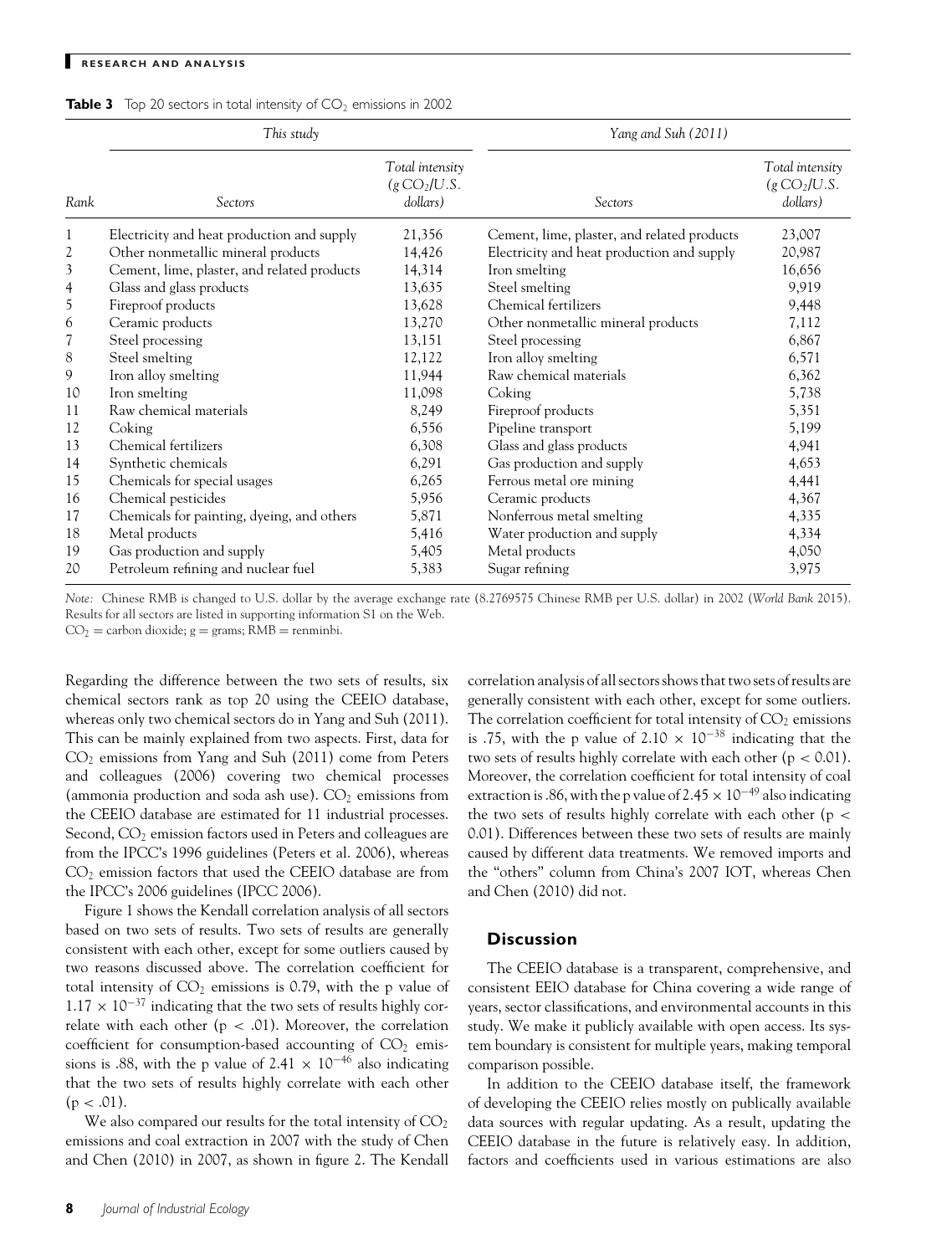

**Figure 1** Kendall correlation analysis of (a) all 122 sectors in total intensity and (b) consumption-based accounting of  $CO<sub>2</sub>$  emissions in 2002 using CEEIO and data from (Yang and Suh 2011). Quantitative results for all sectors are listed in supporting information S1 on the Web. CEEIO = Chinese environmentally extended input-output;  $CO_2$  = carbon dioxide.

regularly updated, such as the IPCC's GHG emission factors and China's atmospheric mercury emission factors. Moreover, we only construct environmental pressure indicators for years when benchmark IOTs are available. Future studies can also construct those indicators for other years based on methods in this study.

We find that environmental statistics in China became more comprehensive after 2005. However, this does not undermine the reliability of our database before 2005, for which we use widely accepted estimation methods, as validated by the comparisons with previous studies. To make it easy for users to use

the CEEIO database, we classify the data by their reliability in the CEEIO database.

The CEEIO database can be applied in multiple ways. For example, one can combine it with life cycle assessment to evaluate life cycle environmental pressures of particular products, processes, or sectors (Hendrickson et al. 1998; Hawkins et al. 2007; Suh et al. 2004; Liang et al. 2012a, 2012b, 2013b, 2013c). It can be integrated with structural decomposition analysis to evaluate relative contributions of social and economic factors to the changes of environmental pressures in China over a certain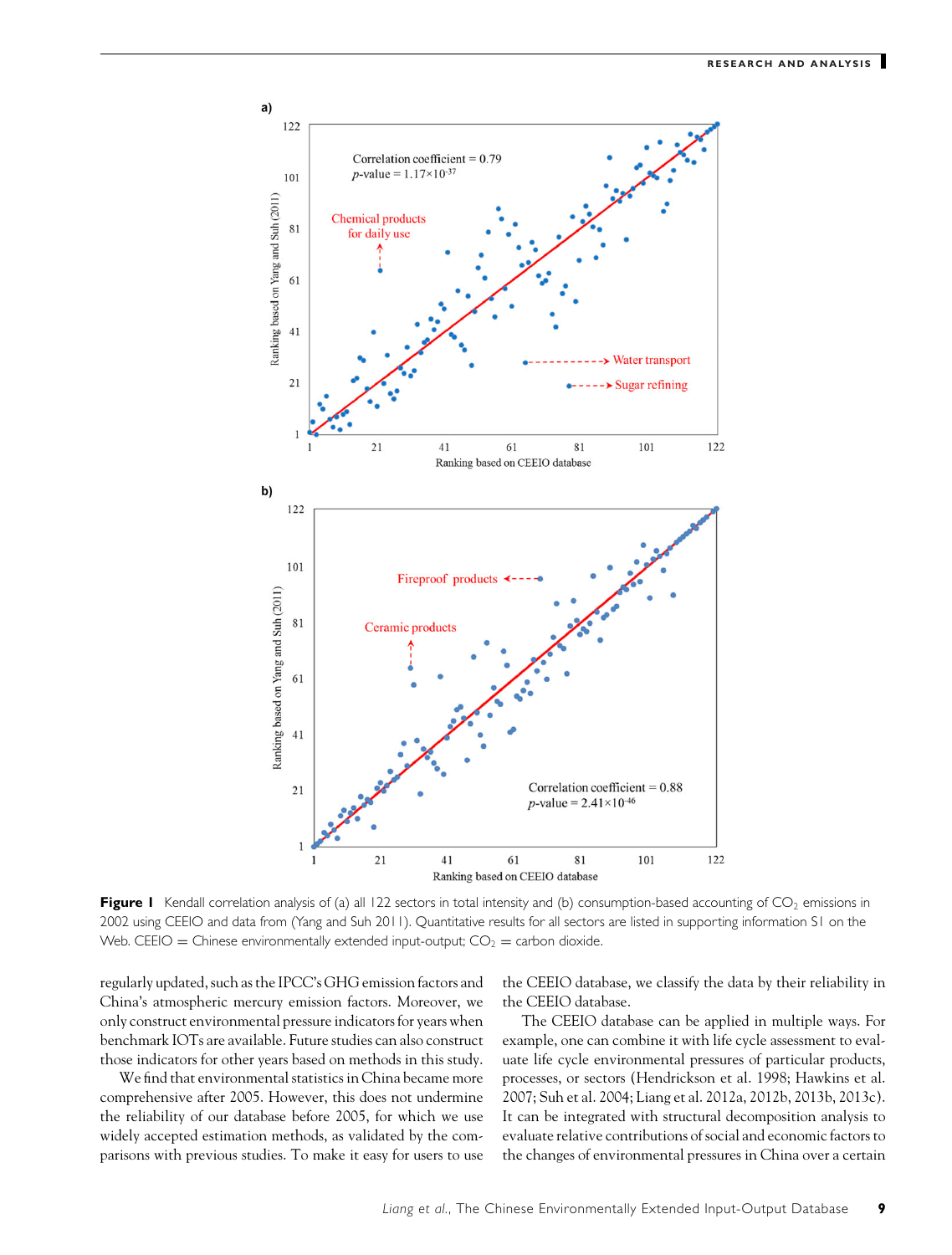

Figure 2 Kendall correlation analysis of (a) all 135 sectors in total intensity of CO<sub>2</sub> emissions and (b) coal extraction in 2007 using CEEIO and data from (Chen and Chen 2010). CEEIO = Chinese environmentally extended input-output; CO<sub>2</sub> = carbon dioxide.

period of time (Rose and Casler 1996; Dietzenbacher and Los 1998; Liang et al. 2013d, 2014a). Structural path analysis can also be conducted based on CEEIO to investigate individual supply-chain paths causing environmental pressures in China (Lenzen 2007; Peters and Hertwich 2006; Liang et al. 2015c). Moreover, integrating the CEEIO database with network analysis tools can help reveal the structure of China's environmentaleconomic systems (Blöchl et al. 2011; Liang et al. 2015a; Xu et al. 2011; Kagawa et al. 2013a, 2013b).

We keep imports and the "others" column for IOTs in the CEEIO database. Users can decide by themselves on whether and how the imports and the "others" column should be removed in practical applications. Moreover, exports of a country include processing exports and normal exports (Dietzenbacher et al. 2012; Su et al. 2013). Processing exports import intermediate inputs (e.g., raw materials, parts, and packaging materials) free of duty, process or assemble them domestically, and then re-export finished products. Normal exports are ordinary exports, also distinguished as nonprocessing exports. Processing exports have different input structure from normal exports. Currently, most I-O-based studies are based on the uniform export assumption, that is, assuming input structure of processing exports is the same as that of normal exports (Dietzenbacher et al. 2012; Su et al. 2013), which can bring about uncertainties for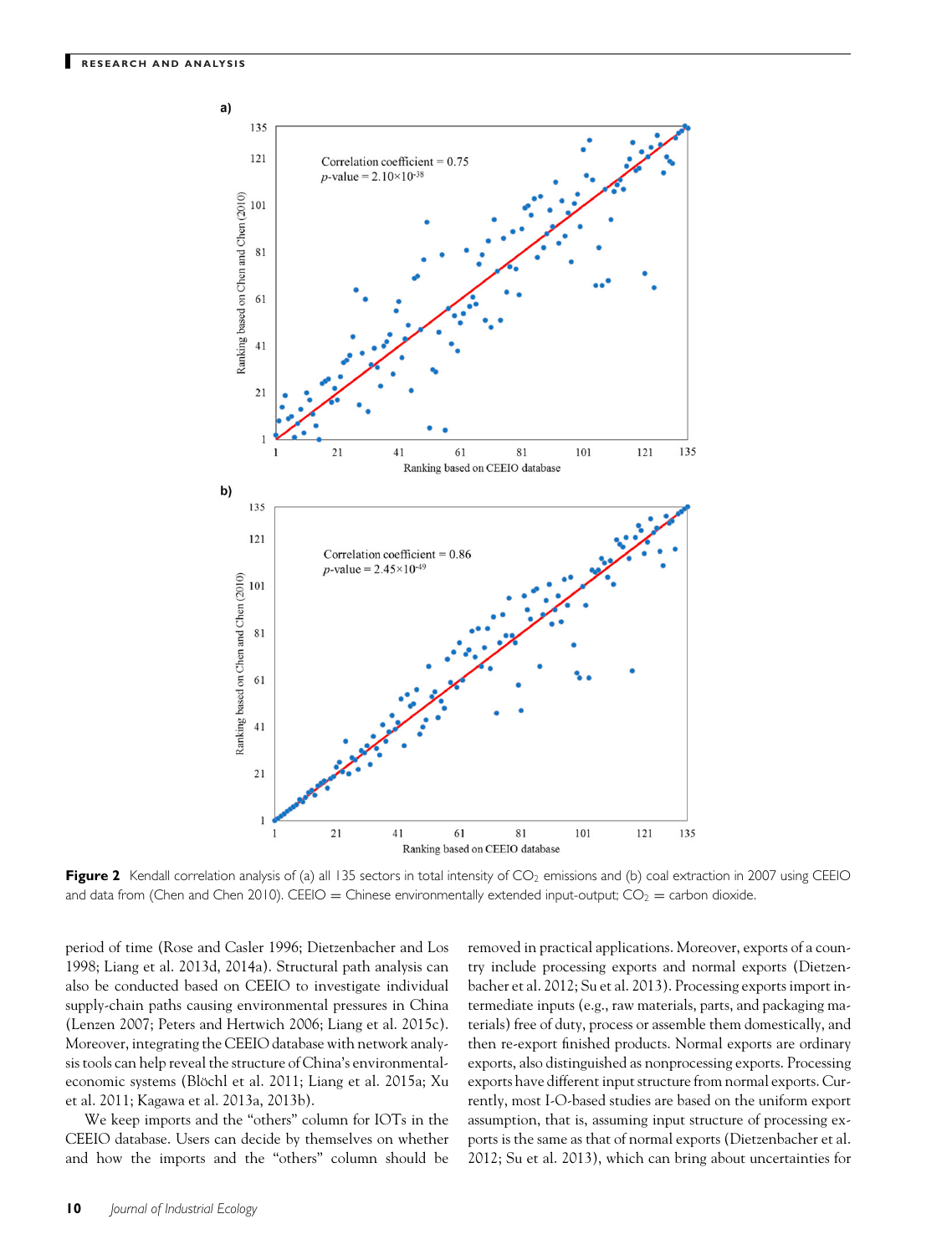estimations of environmental pressures embodied in exports. Future applications of the CEEIO database to estimate environmental pressures embodied in exports should pay attention to this issue.

# **Acknowledgments**

This work is partially supported by the Center for Chinese Studies at the University of Michigan, Ann Arbor, MI, USA. Sai Liang and Shen Qu thank the support of the Dow Sustainability Fellows Program. Sai Liang also thanks Dr. Sangwon Suh for providing  $CO<sub>2</sub>$  emission data in 2002 from the CEDA database.

# **References**

- Akimoto, H., T. Ohara, J.-I. Kurokawa, and N. Horii. 2006. Verification of energy consumption in China during 1996–2003 by using satellite observational data. *Atmospheric Environment* 40(40): 7663–7667.
- Arrow, K., B. Bolin, R. Costanza, P. Dasgupta, C. Folke, C. S. Holling, B.-O. Jansson, S. Levin, K.-G. Mäler, C. Perrings, and D. Pimentel. 1995. Economic growth, carrying capacity, and the environment. *Science* 268(5210): 520–521.
- Blöchl, F., F. J. Theis, F. Vega-Redondo, and E. O. N. Fisher. 2011. Vertex centralities in input-output networks reveal the structure of modern economies. *Physical Review E* 83(4): 046127.
- Bouwmeester, M. C. and J. Oosterhaven. 2013. Specification and aggregation errors in environmentally extended input-output models. *Environmental and Resource Economics* 56(3): 307–335.
- Cai, S. and R. He. 1993. *China agriculture yearbook 1993*. Beijing: China Agriculture Press.
- Chen, G. Q. and Z. M. Chen. 2010. Carbon emissions and resources use by Chinese economy 2007: A 135-sector inventory and inputoutput embodiment. *Communications in Nonlinear Science and Numerical Simulation* 15(11): 3647–3732.
- Chen, S. 2004 (in Chinese). *China mining yearbook 2003*. Beijing: Seismological Press.
- Chen, S. 2009 (in Chinese). *China mining yearbook 2008*. Beijing: Seismological Press.
- CMU (Carnegie Mellon University). 2015. EIO-LCA: Free, fast, easy life cycle assessment. Pittsburgh, PA, USA: Green Design Institute, Carnegie Mellon University. www.eiolca.net. Accessed 22 March 2015.
- de Koning, A., M. Bruckner, S. Lutter, R. Wood, K. Stadler, and A. Tukker. 2015. Effect of aggregation and disaggregation on embodied material use of products in input-output analysis. *Ecological Economics* 116: 289–299.
- Dietzenbacher, E. and B. Los. 1998. Structural decomposition techniques: Sense and sensitivity. *Economic Systems Research* 10(4): 307–324.
- Dietzenbacher, E., J. Pei, and C. Yang. 2012. Trade, production fragmentation, and China's carbon dioxide emissions. *Journal of Environmental Economics and Management* 64(1): 88–101.
- Eurostat, ed. 2001. *Economy-wide material flow accounts and derived indicators: A methodological guide*. Luxembourg: Office for Official Publications of the European Communities.
- Fu, Y. and S. Liang. 2003. *China agriculture yearbook 2003*. Beijing: China Agriculture Press.
- Gregg, J. S., R. J. Andres, and G. Marland. 2008. China: Emissions pattern of the world leader in  $CO<sub>2</sub>$  emissions from fossil fuel consumption and cement production. *Geophysical Research Letters* 35(8): L08806.
- Guan, D., G. P. Peters, C. L. Weber, and K. Hubacek. 2009. Journey to world top emitter: An analysis of the driving forces of China's recent CO2 emissions surge. *Geophysical Research Letters* 36(4): L04709.
- Guan, D., K. Hubacek, C. L. Weber, G. P. Peters, and D. M. Reiner. 2008. The drivers of Chinese  $CO<sub>2</sub>$  emissions from 1980 to 2030. *Global Environmental Change* 18(4): 626–634.
- Guan, D., K. Hubacek, M. Tillotson, H. Zhao, W. Liu, Z. Liu, and S. Liang. 2014. Lifting China's water spell. *Environmental Science & Technology* 48(19): 11048–11056.
- Hao, J. M., H. Z. Tian, and Y. Q. Lu. 2002. Emission inventories of NOx from commercial energy consumption in China, 1995–1998. *Environmental Science & Technology* 36(4): 552–560.
- Hawkins, T., C. Hendrickson, C. Higgins, H. S. Matthews, and S. Suh. 2007. A mixed-unit input-output model for environmental lifecycle assessment and material flow analysis. *Environmental Science & Technology* 41(3): 1024–1031.
- Hendrickson, C., A. Horvath, S. Joshi, and L. Lave. 1998. Economic input-output models for environmental life-cycle assessment. *Environmental Science & Technology* 32(7): 184A–191A.
- IPCC (Intergovernmental Panel on Climate Change). 2006. *2006 IPCC guidelines for national greenhouse gas inventories*. Geneva, Switzerland: Intergovernmental Panel on Climate Change.
- Kagawa, S., S. Suh, Y. Kondo, and K. Nansai. 2013a. Identifying environmentally important supply chain clusters in the automobile industry. *Economic Systems Research* 25(3): 265–286.
- Kagawa, S., S. Okamoto, S. Suh, Y. Kondo, and K. Nansai. 2013b. Finding environmentally important industry clusters: Multiway cut approach using nonnegative matrix factorization. *Social Networks* 35(3): 423–438.
- Lenzen, M. 2007. Structural path analysis of ecosystem networks. *Ecological Modelling* 200(3–4): 334–342.
- Lenzen, M. 2011. Aggregation versus disaggregation in input-output analysis of the environment. *Economic Systems Research* 23(1): 73–89.
- Lenzen, M., K. Kanemoto, D. Moran, and A. Geschke. 2012. Mapping the structure of the world economy. *Environmental Science & Technology* 46(15): 8374–8381.
- Liang, S. and T. Zhang. 2013. Investigating reasons for differences in the results of environmental, physical, and hybrid input-output models. *Journal of Industrial Ecology* 17(3): 432–439.
- Liang, S., M. Xu, and T. Zhang. 2012a. Unintended consequences of bioethanol feedstock choice in China. *Bioresource Technology* 125: 312–317.
- Liang, S., T. Zhang, and Y. Xu. 2012b. Comparisons of four categories of waste recycling in China's paper industry based on physical input-output life-cycle assessment model. *Waste Management* 32(3): 603–612.
- Liang, S., T. Zhang, and X. Jia. 2013a. Clustering economic sectors in China on a life cycle basis to achieve environmental sustainability. *Frontiers of Environmental Science & Engineering* 7(1): 97–108.
- Liang, S., M. Xu, and T. Zhang. 2013b. Life cycle assessment of biodiesel production in China. *Bioresource Technology* 129: 72–77.
- Liang, S., Y. Feng, and M. Xu. 2015a. Structure of the global virtual carbon network: Revealing important sectors and communities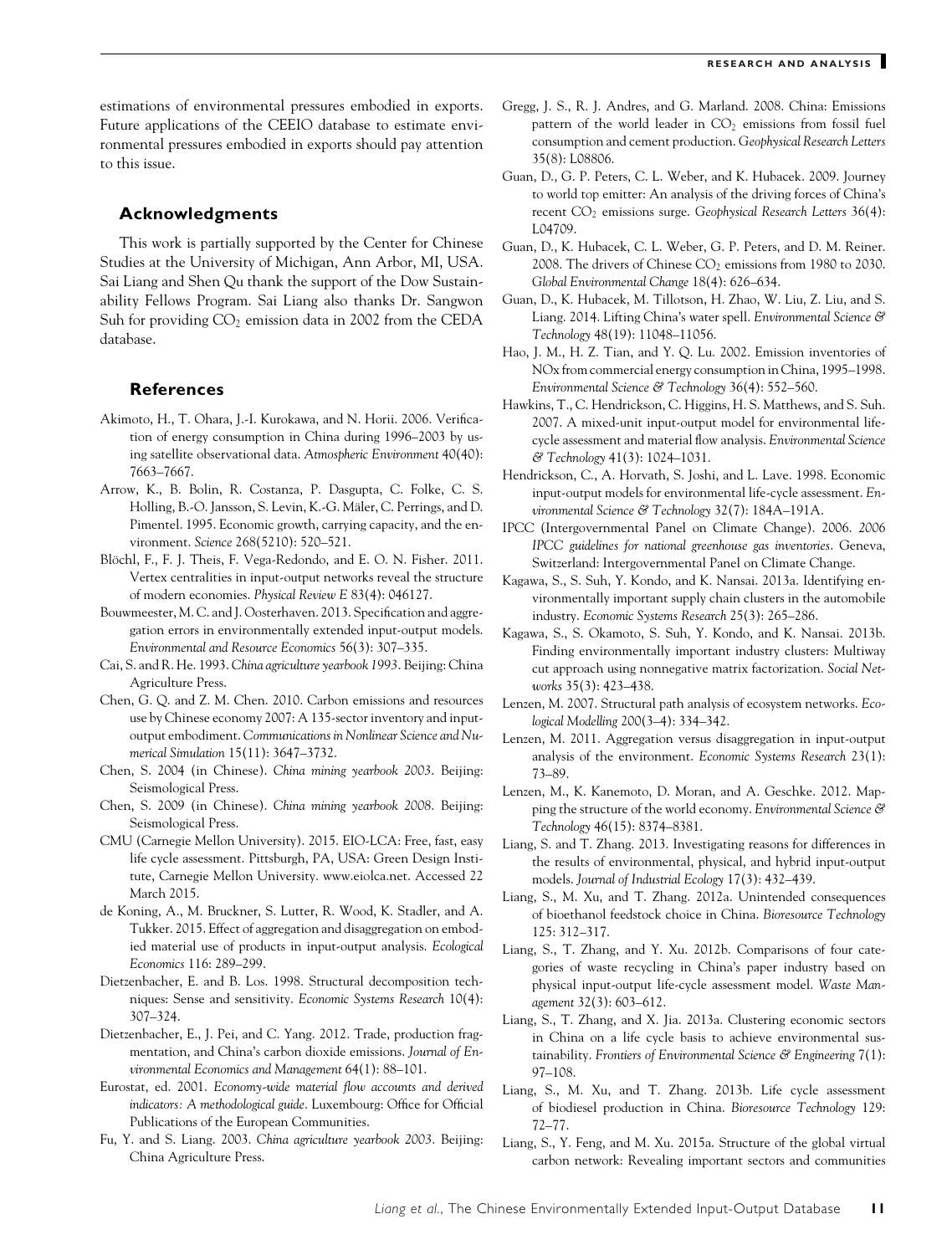for emission reduction. *Journal of Industrial Ecology* 19(2): 307–320.

- Liang, S., M. Xu, S. Suh, and R. R. Tan. 2013c. Unintended environmental consequences and co-benefits of economic restructuring. *Environmental Science & Technology* 47(22): 12894– 12902.
- Liang, S., Y. Wang, S. Cinnirella, and N. Pirrone. 2015b. Atmospheric mercury footprints of nations. *Environmental Science & Technology* 49(6): 3566–3574.
- Liang, S., M. Xu, Z. Liu, S. Suh, and T. Zhang. 2013d. Socioeconomic drivers of mercury emissions in China from 1992 to 2007. *Environmental Science & Technology* 47(7): 3234–3240.
- Liang, S., Z. Liu, D. Crawford-Brown, Y. Wang, and M. Xu. 2014a. Decoupling analysis and socioeconomic drivers of environmental pressure in China. *Environmental Science & Technology* 48(2): 1103–1113.
- Liang, S., C. Zhang, Y. Wang, M. Xu, and W. Liu. 2014b. Virtual atmospheric mercury emission network in China. *Environmental Science & Technology* 48(5): 2807–2815.
- Liang, S., S. Guo, J. P. Newell, S. Qu, Y. Feng, A. S. F. Chiu, and M. Xu. 2015c. Global drivers of Russian timber harvest. *Journal of Industrial Ecology.* DOI: 10.1111/jiec.12417.
- Lindner, S., J. Legault, and D. Guan. 2012. Disaggregating input-output models with incomplete information. *Economic Systems Research* 24(4): 329–347.
- Liu, J. and J. Diamond. 2005. China's environment in a globalizing world. *Nature* 435(7046): 1179–1186.
- Lu, W. 2010. Waste recycling system material metabolism analysis model and its application. Ph.D. thesis, Department of Environmental Science and Engineering, Tsinghua University, Beijing, China.
- Lu, W. and T. Zhang. 2010. Life-cycle implications of using crop residues for various energy demands in China. *Environmental Science & Technology* 44(10): 4026–4032.
- MEP (Ministry of Environmental Protection). 1993 (in Chinese). *China environment yearbook 1993*. Beijing: China Environment Yearbook Press.
- MEP (Ministry of Environmental Protection). 1998 (in Chinese). *China environment yearbook 1998*. Beijing: China Environment Yearbook Press.
- MEP (Ministry of Environmental Protection). 2003 (in Chinese). *China environment yearbook 2003*. Beijing: China Environment Yearbook Press.
- MEP (Ministry of Environmental Protection). 2008 (in Chinese). *2007 annual statistic report on environment in China*. Beijing: China Environmental Science Press.
- MEP (Ministry of Environmental Protection). 2011 (in Chinese). *2010 annual statistic report on environment in China*. Beijing: China Environmental Science Press.
- MEP/NBS (Ministry of Environmental Protection and National Bureau of Statistics). 2011. *Dataset of China's pollution source survey*. Beijing: China Environmental Science Press.
- MEP/NBS/MA (Ministry of Environmental Protection, National Bureau of Statistics, and Ministry of Agriculture). 2010. *Reports on the first national survey of pollution sources*. Beijing: Ministry of Environmental Protection, National Bureau of Statistics, Ministry of Agriculture.
- Miller, R. E. and P. D. Blair, eds. 2009.*Input-output analysis: Foundations and extensions*. New York: Cambridge University Press.
- Minx, J. C., G. Baiocchi, G. P. Peters, C. L. Weber, D. Guan, and K. Hubacek. 2011. A "carbonizing dragon": China's fast growing

CO2 emissions revisited. *Environmental Science & Technology* 45(21): 9144–9153.

- NBS (National Bureau of Statistics). 1990–2012. *China energy statistical yearbooks 1989–2011*. Beijing: China Statistics Press.
- NBS (National Bureau of Statistics). 1993. *Rural statistical yearbook 1993*. Beijing: China Statistics Press.
- NBS (National Bureau of Statistics). 1993–2011. *China statistical yearbooks 1993–2011*. Beijing: China Statistical Press.
- NBS (National Bureau of Statistics). 1996. *1992 input-output table of China*. Beijing: China Statistics Press.
- NBS (National Bureau of Statistics). 1996 (in Chinese). *The physical input-output table of China: 1992*. Beijing: China Statistical Publishing House.
- NBS (National Bureau of Statistics). 1998. *China rural statistical yearbook 1998*. Beijing: China Statistics Press.
- NBS (National Bureau of Statistics). 1999. *1997 input-output table of China*. Beijing: China Statistics Press.
- NBS (National Bureau of Statistics). 2003. *China rural statistical yearbook 2003*. Beijing: China Statistics Press.
- NBS (National Bureau of Statistics). 2006. *2002 input-output table of China*. Beijing: China Statistics Press.
- NBS (National Bureau of Statistics). 2008. *China rural statistical yearbook 2008*. Beijing: China Statistics Press.
- NBS (National Bureau of Statistics). 2009. *2007 input-output table of China*. Beijing: China Statistics Press.
- NBS (National Bureau of Statistics). 2012. *China statistical yearbook 2012*. Beijing: China Statistical Press.
- NDRC (National Development and Reform Commission). 2011. The implementation plan on the comprehensive use of the crop straw during the Twelfth Five-Year Plan. Beijing: National Development and Reform Commission.
- Pacyna, E. G., J. M. Pacyna, K. Sundseth, J. Munthe, K. Kindbom, S. Wilson, F. Steenhuisen, and P. Maxson. 2010. Global emission of mercury to the atmosphere from anthropogenic sources in 2005 and projections to 2020. *Atmospheric Environment* 44(20): 2487–2499.
- Peters, G., C.Weber, and J. Liu. 2006. *Construction of Chinese energy and emissions inventory*. Trondheim, Norway: Norwegian University of Science and Technology.
- Peters, G. P. 2008. From production-based to consumption-based national emission inventories. *Ecological Economics* 65(1): 13–23.
- Peters, G. P. and E. G. Hertwich. 2006. Structural analysis of international trade: Environmental impacts of Norway. *Economic Systems Research* 18(2): 155–181.
- Peters, G. P., C. L. Weber, D. Guan, and K. Hubacek. 2007. China's growing  $CO<sub>2</sub>$  emissions: A race between increasing consumption and efficiency gains. *Environmental Science & Technology* 41(17): 5939–5944.
- Raupach, M. R., G. Marland, P. Ciais, C. Le Quéré, J. G. Canadell, G. Klepper, and C. B. Field. 2007. Global and regional drivers of accelerating CO2 emissions. *Proceedings of the National Academy of Sciences of the United States of America* 104(24): 10288–10293.
- Rose, A. and S. Casler. 1996. Input-output structural decomposition analysis: A critical appraisal. *Economic Systems Research* 8(1): 33–62.
- Shen, Z. and W. Chen. 1998. *China agriculture yearbook 1998*. Beijing: China Agriculture Press.
- Su, B. and B. Ang. 2012. Structural decomposition analysis applied to energy and emissions: Aggregation issues. *Economic Systems Research* 24(3): 299–317.